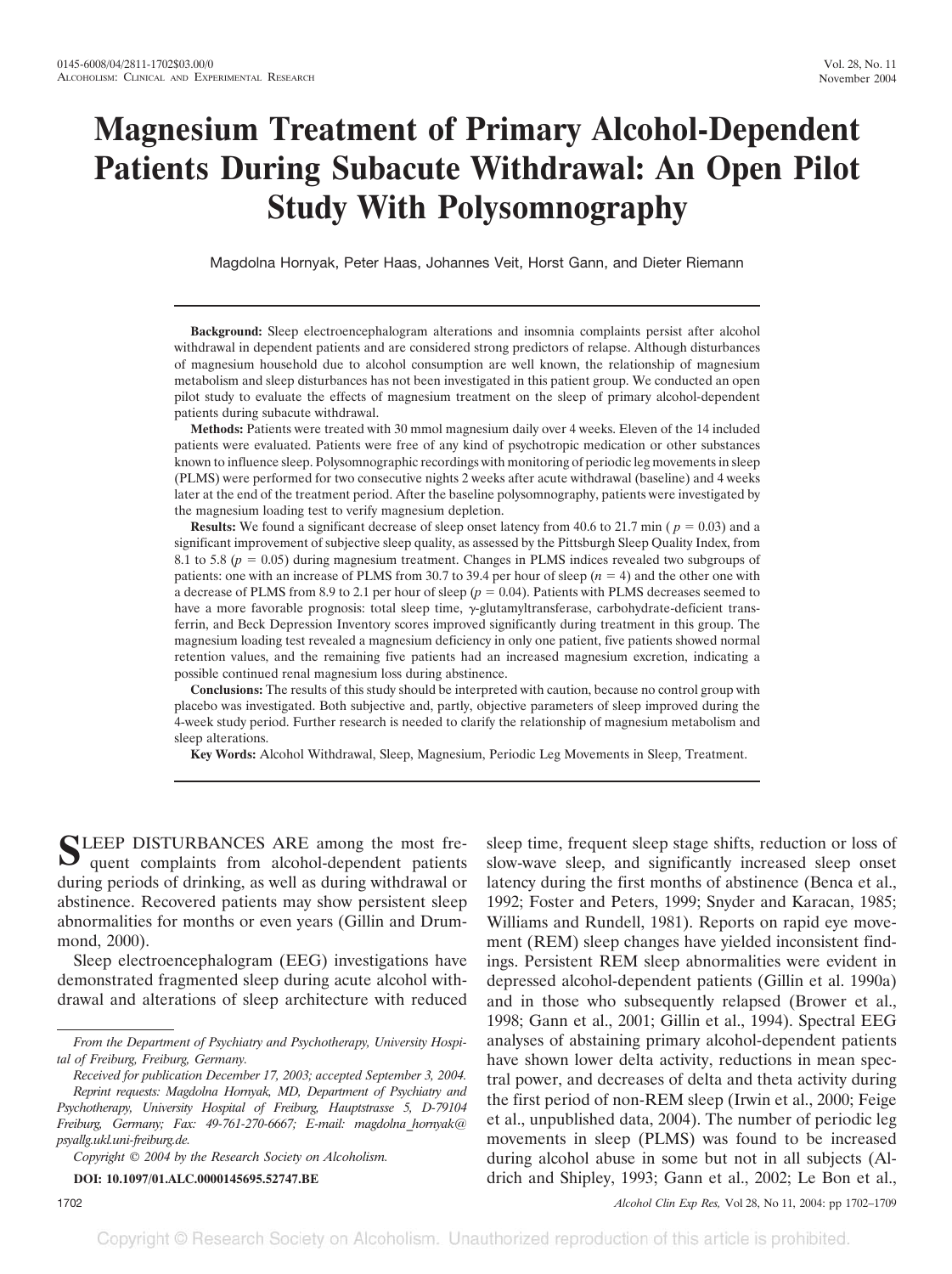1997). An increased PLMS index (number of PLMS per hour of sleep) was associated with relapse during a 6-month observation period in a longitudinal study (Gann et al., 2002). Sleep EEG alterations and insomnia complaints persist up to 24 months after alcohol withdrawal and are considered a strong predictor of a relapse (Brower et al., 1998, 2001; Drummond et al., 1998; Foster and Peters, 1999; Gillin et al., 1994). Therefore, factors that contribute to sleep abnormalities in alcoholism have attracted increased attention during recent years.

Although disturbances of magnesium homeostasis and low serum magnesium levels in alcohol-dependent patients have been reported previously (De Marchi et al., 1993; Elisaf et al., 1995; Flink, 1986; Glue and Nutt, 1990), the relationship between magnesium metabolism and sleep disturbances has not yet been investigated in this disorder. Possible pathophysiological mechanisms of magnesium depletion during chronic alcohol consumption include a renal magnesium loss or a reduced magnesium intake due to an unbalanced diet. Renal magnesium loss during alcohol consumption may emerge due to increased renal tubular magnesium excretion, reduced antidiuretic hormone levels, or low parathormone secretion (Abbott et al., 1994; Rylander et al., 2001). Prolonged renal tubular dysfunction leading to magnesium loss could be shown even after 4 weeks of abstinence (De Marchi et al., 1993). In animals, magnesium deficiency is accompanied by sleep disturbances (Depoortere et al., 1993; Poenaru et al., 1984), whereas higher magnesium contents in specific brain areas correlate with longer slow-wave sleep episodes during recovery after sleep deprivation in mice (Chollet et al., 2000). In humans, magnesium treatment increased slow-wave sleep in healthy elderly subjects (Held et al., 2002) and resulted in an improvement of sleep efficiency and in a reduction of PLMS in patients with PLMS-related insomnia or restless legs syndrome (Hornyak et al., 1998).

In view of the findings reported previously, we conducted an open pilot study to evaluate the effects of magnesium treatment on the sleep of primary alcohol-dependent patients during subacute withdrawal. Our hypothesis assumed a normalization of sleep parameters during magnesium treatment and a reduction of PLMS after the 4-week treatment period.

## *Subjects*

#### METHODS

Fourteen patients were initially intended to participate in the study. Because 3 patients dropped out during the study (for various reasons; see below), 11 patients remained for the final data analysis. Patients fulfilled DSM-III-R criteria for alcohol dependence (Structured Clinical Interview for DSM-IV, German version; Wittchen et al., 1988). None of the patients was diagnosed with a (preexisting) comorbid psychiatric disorder such as major depression; i.e., all patients had primary alcohol dependence (Schuckit, 1985). Patients with cognitive impairment, major medical problems, intercurrent infections, sleep apnea syndrome, treatment with anticraving substances, regular magnesium intake the 2 weeks before the study, renal failure (risk of magnesium accumulation), or heart failure (contraindication to parenteral magnesium treatment) were excluded from the study. All patients were free of any kind of psychoactive medication for a minimum of 7 days before the first polysomnographic investigation and during the study. Patients with prolonged alcohol withdrawal syndrome requiring ongoing psychotropic medication or the use of antihypertensive drugs influencing sleep (such as clonidine) during the week before polysomnography were not included (i.e., any sort of treatment to relieve withdrawal symptoms during the second week of withdrawal was an exclusion criterion). The only medication allowed during the week before polysomnography was nifedipine for the treatment of increased blood pressure values. One patient with hypertension had already been treated with metoprolol before the withdrawal, whereas none of the other patients was receiving a continuous comedication possibly influencing electrolyte metabolism or interacting with the action of magnesium. Patients with depressive symptoms were also excluded [the depressivity score of the included patients was  $9.6 \pm 7.0$  on the Beck Depression Inventory (BDI); see below]. Three patients dropped out of the study: one patient was diagnosed with an additional depressive disorder 3 days after being included in the study, one patient had taken codeine-containing medicine because of an intercurrent bronchitis, and one patient did not show up for the polysomnographic investigation at the end of the study. The study was approved by the local ethics committee, and each patient signed written informed consent before inclusion.

Five of the 11 patients included in the evaluation were male (aged 48.2  $\pm$  8.9 years, mean  $\pm$  SD), and 6 were female (aged 45.8  $\pm$  7.3 years). The daily alcohol consumption before withdrawal was  $349 \pm 102$  g in male and 196  $\pm$  76 g in female patients (265  $\pm$  116 g for the group as a whole). On average, the duration of alcohol dependence was  $16.8 \pm 9.7$  years, and patients had a history of  $2.2 \pm 1.9$  withdrawals. Carbohydrate-deficient transferrin (CDT), determined at the beginning of the treatment period, was slightly reduced at the end of the study  $(17.6 \pm 5.9 \text{ units/liter}$  and 15.2  $\pm$  6.8 units/liter, respectively;  $p = 0.02$ ).  $\gamma$ -Glutamyltransferase (GGT) decreased in all patients during treatment, indicating abstinence (GGT at admission to the hospital was  $115 \pm 156$  units/liter and at the end of the study 6 weeks later was  $22 \pm 27$  units/liter;  $p = 0.003$ ). All patients showed normal serum magnesium levels before treatment  $(0.864 \pm 0.082 \text{ mmol/m})$ liter), with an increase at the end of treatment  $(0.905 \pm 0.082 \text{ mmol/liter})$ .

## *Procedures*

Patients had been admitted for alcohol withdrawal and treatment of alcoholism to our department, which offers a 21-day inpatient treatment program. All subjects underwent a full medical and psychiatric examination, as well as various laboratory tests (routine clinical hematological laboratory examination, urine analysis, electrocardiogram, and EEG). An additional urine analysis was performed to detect the use of benzodiazepines, opioids, cannabinoids, amphetamines, and cocaine before polysomnographic investigations. Only patients with negative results were included. One patient with positive codeine screening at the end of the study was excluded from the evaluation (described previously). Patients were investigated for exclusion criteria 1 week after the beginning of acute alcohol withdrawal and were invited to participate in the study. Polysomnographic investigations were performed 2 weeks ( $16.2 \pm 3.7$  days) and 6 weeks (47.2  $\pm$  4.3 days) after the beginning of abstinence (Fig. 1). Patients were discharged from the hospital 3 weeks after admission (i.e., approximately 1 week after the beginning of the treatment period) and were contacted 10 days  $(\pm 2$  days) later in the outpatient clinic to explore side effects of the medication. Breath alcohol tests were performed regularly during the stay in the department and at the time of outpatient contacts, including the polysomnographic investigation at the end of the study. Furthermore, serum levels of hepatic enzymes (GGT, alanine aminotransferase, and aspartate aminotransferase) and of CDT were determined at the end of the treatment period.

#### *Magnesium Treatment*

Patients were given 30 mmol of magnesium (magnesium-L-aspartate hydrochloride) per day: 10 mmol in the morning and 20 mmol in the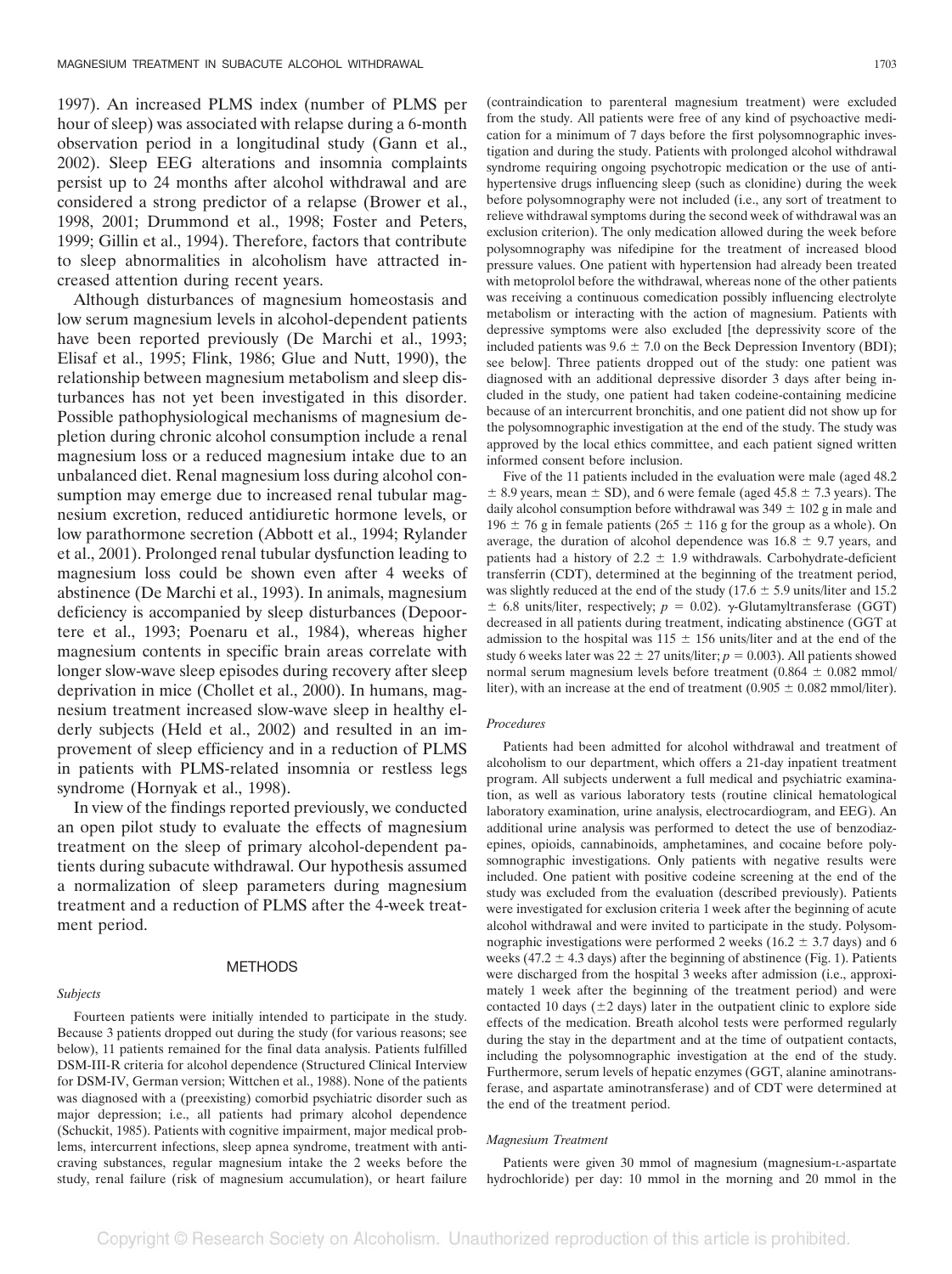

evening. Magnesium-L-aspartate hydrochloride was chosen because its good absorption and tolerability (Muhlbauer et al., 1991; Weiss et al., 1986). Nonetheless, four patients developed slight diarrhea due to the magnesium-containing medication. These patients were instructed to take the daily dosage in three or four portions and to modify their diet by ingesting more food rich in pectins and/or foods known to reduce diarrhea (apples, rice, and so on). With these precautions, none of the patients had to reduce the magnesium medication.

#### *Polysomnography*

Polysomnographic assessments included EEG (C3-A2, C4-A1), electro-oculogram, submental electromyogram, electrocardiogram, and superficial electromyogram of both anterior tibial muscles. In all patients, oronasal air flow, thoracic and abdominal breathing efforts, and transcutaneous oximetry were monitored during the first night of the study. Polysomnography recordings were performed from 11:00 PM (lights out) until 7:00 AM (lights on). Sleep recordings were visually analyzed by experienced raters according to the criteria of Rechtschaffen and Kales (1968). Arousals were scored as recommended by the American Sleep Disorders Association ("EEG arousals," 1992). PLMS were scored according to standard criteria ("Recording and scoring leg movements," 1993), i.e., only if they were part of a series of four or more consecutive movements lasting at least 0.5 sec, with an intermovement interval of 4 to 90 sec. PLMS were scored as associated with arousal if the arousal followed the beginning of the leg movement with an interval no longer than 3 sec. Total sleep time (TST) was calculated as the time spent in any sleep stage during the recording. Sleep efficiency was determined as the quotient of TST and the time in bed. The arousal index was defined as the number of arousals per hour of TST. Sleep onset latency was calculated as the time period between the beginning of the recording (lights out) and the first epoch of sleep stage 2, whereas REM sleep latency was determined as the interval between the first epoch of a sleep stage (but not of sleep stage 1) and the first epoch of REM sleep. REM density was defined as (number of REMs/number of REM epochs)  $\times$  100. The following indices were calculated regarding the frequency of PLMS: (1) PLMS index, indicating the number of PLMS per hour of TST; and (2) PLMAI (PLMS arousal index), measuring only the PLMS associated with arousals per hour of TST.

## *Self-Rating Scales*

The Pittsburgh Sleep Quality Index (PSQI) was used to judge overall sleep quality in the 2 weeks preceding polysomnography (Backhaus et al., 2002; Buysse, 1989; German version in Riemann and Backhaus, 1996). The sum score of the PSQI ranges from 0, indicating no sleep disturbance at all, to 21, indicating a severe disturbance of sleep. The sum score is composed of seven components describing subjective sleep quality, sleep latency, sleep duration, habitual sleep efficiency, sleep disturbances, use of sleeping medications, and daytime dysfunction. The BDI, a depression self-rating scale, was used to assess subjectively perceived depression

(Beck, 1978; German version, Hautzinger et al., 1994). The scale consists of 21 items. Scores less than 12 are regarded as normal, scores between 12 and 17 indicate mild depression, and scores greater than 18 signify a clinically relevant depression.

#### *Magnesium Loading Test*

Because serum magnesium level and tissue pools of magnesium are poorly correlated (except for the interstitial fluid) and because intracellular magnesium deficiency may exist despite normal serum magnesium levels (Elin, 1987), we used the magnesium loading test to verify magnesium depletion (Gullestad et al., 1994). We used the 1-hr version of the test (Rob et al., 1999) in our study because of its easier handling. Patients were given an intravenous magnesium load of 0.1 mmol of magnesium-Laspartate hydrochloride per kilogram body weight on the morning after the second (baseline) polysomnography recording. Urine was collected over the next 24 hr to determine magnesium excretion. The amount of retention was calculated with the formula  $[1 - (24-hr]$  urine magnesium content/magnesium test dose)]  $\times$  100, which gave a percentage value. The reference range for magnesium retention in healthy men and women is given at  $6.3 \pm 10.3\%$ , with the 0.025 and 0.975 fractiles at  $-19.5$  and 27.5% (Gullestad et al., 1994).

#### *Analyses*

Comparisons of sleep EEG parameters were made with values from the second and fourth nights to exclude adaptation effects ("first night effect"; Mendels and Hawkins, 1967) in the sleep laboratory. Because the effect of magnesium in earlier studies was primarily at the beginning of the night (Held et al., 2002), the EEG data were additionally calculated for the first, second, third, and fourth parts of the sleep period time and also for the cumulative mean of these periods to reveal the dynamics of sleep changes. Comparisons of PLMS indices were made with mean values of both nights before and at the end of treatment (mean of nights 1 and 2 versus the mean of nights 3 and 4) because of the variability of PLMS previously described in several studies (Ancoli-Israel et al., 1991; Bliwise et al., 1988; Mosko et al., 1988). Statistical analyses were performed with Wilcoxon's signed rank test for paired comparisons because data were distributed nonparametrically. Correlations were calculated according to Spearman. Because the study was designed as an exploratory study for determining the effects of magnesium on sleep in this patient population and because the number of patients investigated in the study was small, we did not perform a correction for multiple comparisons in order not to miss clinically relevant effects of magnesium treatment. The level of significance (two tailed) was set at  $p \leq 0.05$ . All analyses were performed with the SPSS 9.0 statistical package (SPSS Inc., Chicago, IL).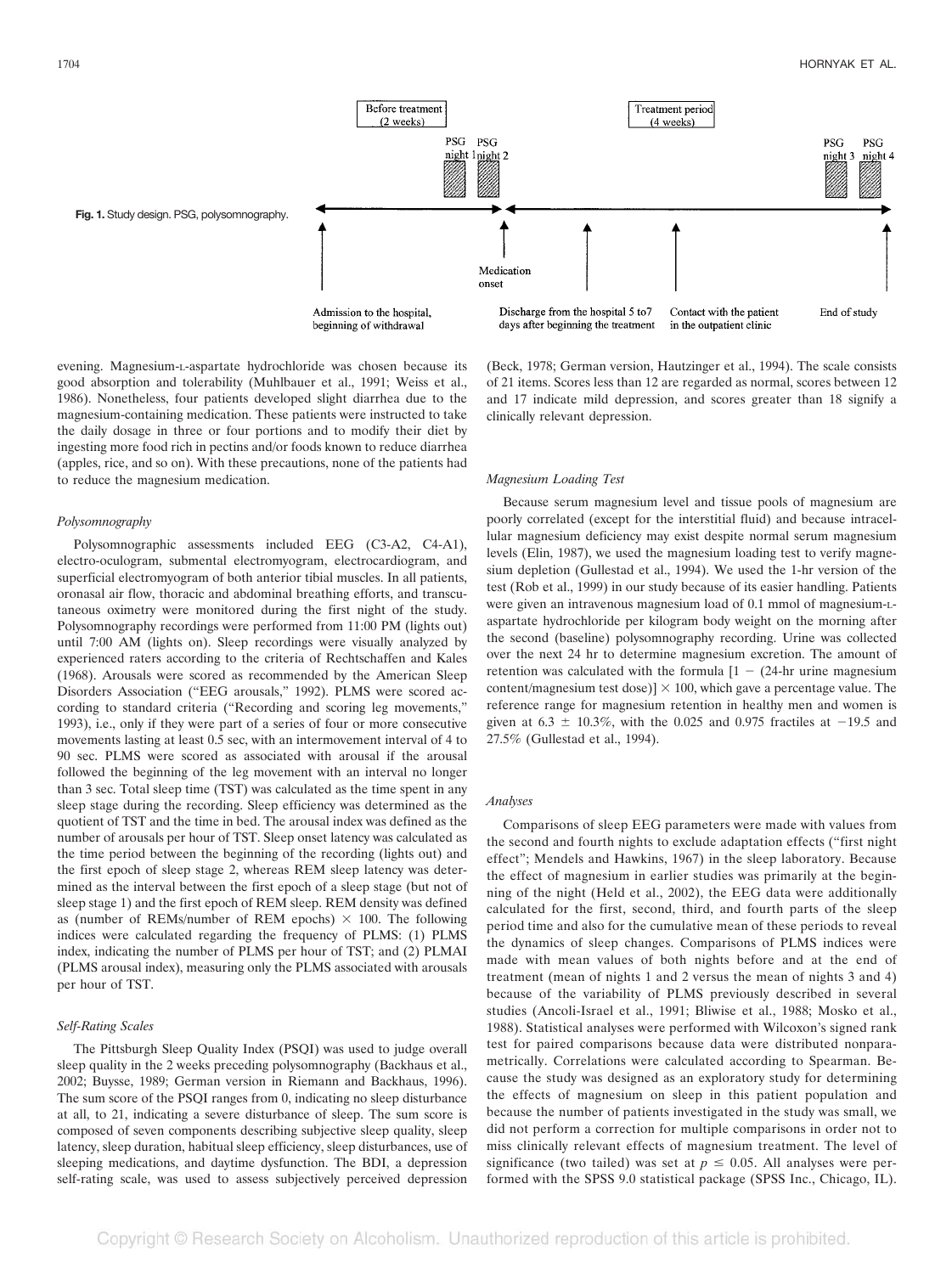**Table 1.** Polysomnographic Measurements of All Patients  $(n = 11)$  Before and at the End of Magnesium Treatment

| Before<br>treatment                                  | End of<br>treatment | p Value |
|------------------------------------------------------|---------------------|---------|
| $80.1 \pm 8.1$                                       | $82.5 \pm 11.2$     | 0.53    |
| $381 \pm 37$                                         | $403 \pm 47$        | 0.18    |
| $182 \pm 54$                                         | 191 $\pm$ 48        | 0.37    |
| $32.7 \pm 14.6$                                      | $33.4 \pm 14.0$     | 0.90    |
| $175 \pm 77$                                         | $192 \pm 62$        | 0.37    |
| $40.6 \pm 29.1$                                      | $21.7 \pm 14.5$     | $0.03*$ |
| Sleep stage characteristics during sleep period time |                     |         |
| $48.0 \pm 25.1$                                      | $42.4 \pm 22.1$     | 0.42    |
| $50.0 \pm 17.3$                                      | $48.1 \pm 13.2$     | 0.93    |
| $232.0 \pm 40.2$                                     | $246.2 \pm 29.8$    | 0.29    |
| $9.5 \pm 13.7$                                       | $11.9 \pm 17.9$     | 0.14    |
| $91.5 \pm 19.7$                                      | $94.4 \pm 33.6$     | 0.66    |
| $84.5 \pm 41.5$                                      | $78.9 \pm 37.2$     | 0.72    |
| $35.0 \pm 12.3$                                      | $31.6 \pm 8.2$      | 0.37    |
|                                                      |                     |         |
| $15.6 \pm 15.0$                                      | $18.8 \pm 26.7$     | 0.57    |
| $3.7 \pm 3.9$                                        | $4.9 \pm 6.5$       | 0.37    |
|                                                      |                     |         |
|                                                      |                     |         |

Values are given as mean  $\pm$  SD.

\* Statistical significance.



**Fig. 2.** Sleep onset latency (latency to sleep stage 2) in all patients before (night 2) and at the end of magnesium treatment (night 4). The solid line indicates mean values. The symbols for individual subjects are consistent across the figures.

## RESULTS

# *Sleep EEG Parameters Before and at the End of the Magnesium Treatment Period*

Sleep EEG parameters of all patients are shown in Table 1. Sleep latency decreased significantly at the end of the treatment period (Fig. 2). Sleep period time and slow-wave sleep increased slightly. Other polysomnographic parameters did not change during the course of magnesium treatment. The analysis of EEG data of the four periods of sleep period time also did not reveal any significant differences. Furthermore, we found no changes of REM sleep characteristics. Sleep EEG parameters correlated neither with alcohol consumption before withdrawal nor with the number of withdrawals, the duration of alcohol dependence, or the BDI score.

# *PLMS Before and at the End of the Magnesium Treatment Period*

Changes in PLMS measures are shown in Table 1. PLMS index (number of PLMS per hour of sleep) and PLMAI (number of PLMS associated with arousal per hour of sleep) increased slightly until the end of treatment, although no consistent changes were detectable. Considering the individual values, two subgroups could be discerned, however (Fig. 3). Four patients showed an increase of PLMS indices at the end of treatment, and the other seven patients showed decreasing PLMS values.

## *Comparison of PLMS Subgroups*

Subgroups identified by the PLMS evaluation were analyzed separately (Table 2). Distribution of gender was similar in both groups (male/female: 2/2 vs. 3/4). Patients in the subgroups differed regarding laboratory and clinical characteristics. Patients with a PLMS increase during treatment had higher serum GGT and CDT levels before treatment, although their reported alcohol consumption before withdrawal was lower than in patients with a PLMS decrease. Patients with a PLMS increase also reported worse subjective sleep quality. Patients with a PLMS decrease seemed to have a more favorable prognosis, because TST, GGT, CDT, and BDI improved significantly during treatment in this group.

# *Subjective Sleep Quality and Self Rating of Depression Before and at the End of the Magnesium Treatment Period*

Subjective sleep quality, as assessed by the PSQI, improved significantly during treatment from  $8.1 \pm 4.0$  to 5.8  $\pm$  2.7 ( $p = 0.05$ ). Self-rated depression, as measured by the BDI, improved significantly from  $9.6 \pm 7.0$  to  $5.6 \pm 4.0$  $(p = 0.01)$ . Subjective sleep quality (PSQI) and depression scores (BDI) were not correlated  $(r = -0.009)$ .

# *Results of the Magnesium Loading Test*

One patient had an increased magnesium retention of 60%, which indicated magnesium deficiency. Five patients showed normal magnesium excretion with  $-18 \pm -14\%$ . Another five patients had an increased magnesium excretion of  $-74 \pm -17\%$ , which indicated potential renal magnesium loss. Patients in this group reported a higher daily alcohol consumption (322  $\pm$  79.5 g versus 235  $\pm$ 134 g;  $p = 0.09$ ). Polysomnographic and PLMS measures did not show any trend toward change, either in the normal or in the increased magnesium excretion group. The patient with magnesium deficiency did not display any relevant changes of polysomnographic measures during treatment. With regard to the PLMS subgroups, two patients with increased magnesium excretion belonged to the PLMS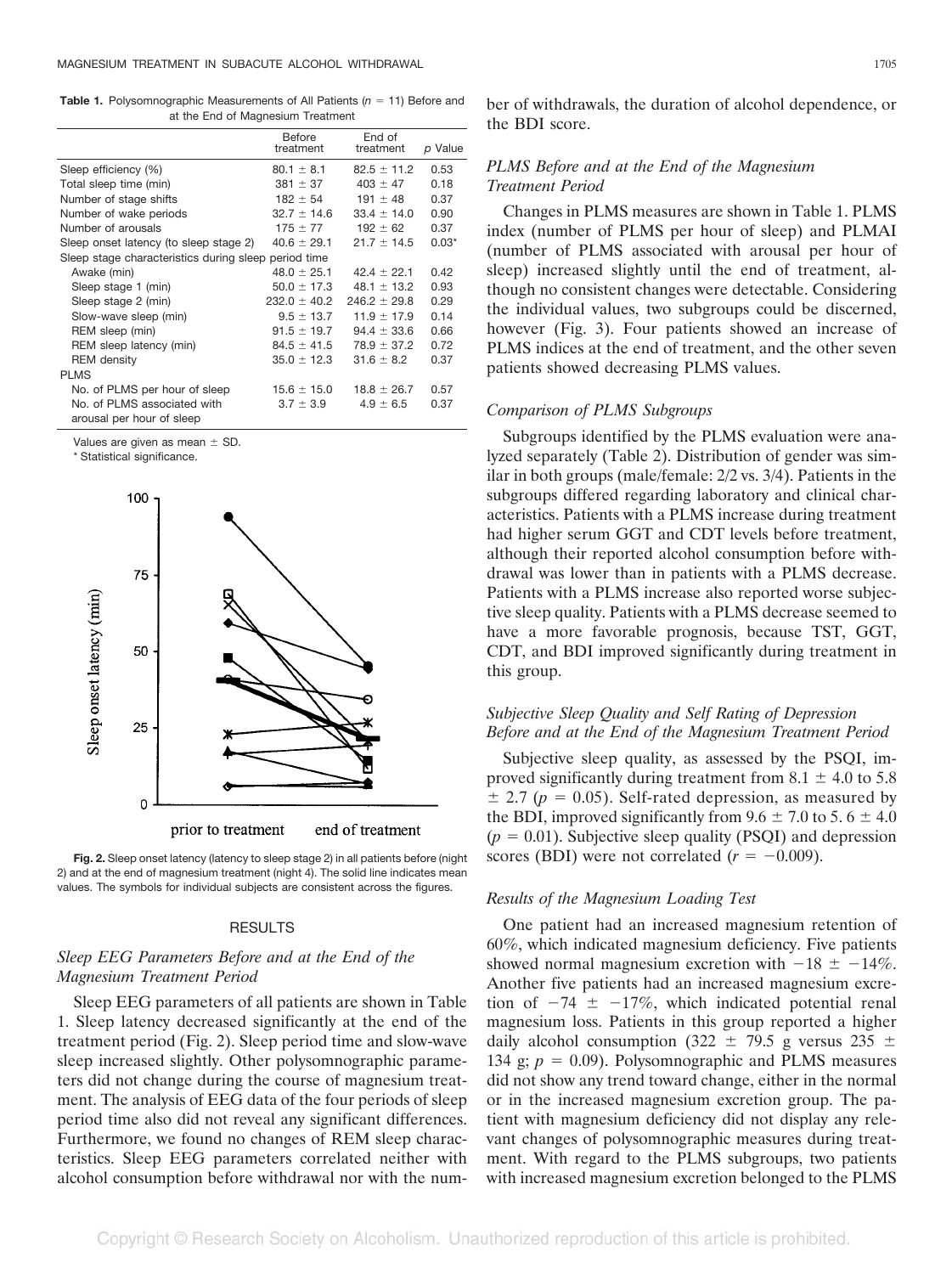

Fig. 3. Values of the PLMS index and of the PLMS arousal index of all patients before (mean of night 1 and night 2) and at the end of magnesium treatment (mean of night 3 and of night 4).

| Table 2. Description of PLMS Subgroups |  |  |  |  |
|----------------------------------------|--|--|--|--|
|----------------------------------------|--|--|--|--|

|                                                                   | Patients with PLMS increase $(n = 4)$ |                     |                                     | Patients with PLMS decrease $(n = 7)$ |                     |         |
|-------------------------------------------------------------------|---------------------------------------|---------------------|-------------------------------------|---------------------------------------|---------------------|---------|
|                                                                   | Before<br>treatment                   | End of<br>treatment | p Value                             | Before<br>treatment                   | End of<br>treatment | p Value |
| No. of PLMS per hour of sleep                                     | $29.7 \pm 15.0$                       | $46.0 \pm 28.3$     | 0.07                                | $7.6 \pm 7.4$                         | $3.2 \pm 2.8$       | 0.11    |
| No. of PLMS associated with<br>arousal per hour of sleep          | $8.0 \pm 2.7$                         | $13.0 \pm 2.2$      | 0.07                                | $1.1 \pm 1.0$                         | $0.4 \pm 0.4$       | $0.04*$ |
| Total sleep time (min)                                            | $388 \pm 46$                          | $366 \pm 61$        | 0.71                                | $376 \pm 32$                          | $423 \pm 18$        | $0.04*$ |
| Clinical and laboratory characteristics                           |                                       |                     |                                     |                                       |                     |         |
| Age (years)                                                       | $49 \pm 9$                            |                     | $46 \pm 7$                          |                                       |                     |         |
| Daily alcohol consumption before<br>withdrawal (q)                | $223 \pm 69$                          |                     | $290 \pm 135$                       |                                       |                     |         |
| GGT at the beginning and end of acute<br>withdrawal (units/liter) | $144 \pm 254$ vs. 32 $\pm$ 46         |                     | $99 \pm 87$ vs. $17 \pm 9^*$        |                                       |                     |         |
| CDT before and at the end of<br>treatment (units/liter)           | $19.8 \pm 7.5$ vs. $18.3 \pm 7.8$     |                     | $16.3 \pm 5.0$ vs. $13.4 \pm 5.5^*$ |                                       |                     |         |
| BDI before and at the end of treatment                            | $8.3 \pm 10.6$ vs. $5.1 \pm 6.1$      |                     | $10.4 \pm 4.7$ vs. $5.8 \pm 2.8^*$  |                                       |                     |         |

Data are given as mean  $\pm$  SD.

 $* p < 0.05.$ 

increase group, and three patients belonged to the PLMS decrease group.

# **DISCUSSION**

Our study is the first to investigate the effects of magnesium treatment on sleep in alcohol-dependent patients during subacute withdrawal. Because the study was designed as an open pilot study, no control group with placebo medication was included. Therefore, the results of the study should be interpreted with caution.

The main finding of the study was a significant reduction of sleep onset latency from 40.6 to 21.7 min during the treatment period. Williams and Rundell (1981) investigated the natural course of alcohol dependence and reported sleep onset latencies of 35 min after 35 days of abstinence in 46 men, with a slight improvement to 29 min, 2 months later. Drummond et al. (1998) found an improvement of sleep onset latency from 20 min after withdrawal to 16 min after a 5-month observation period. Gillin et al. (1990b) described sleep abnormalities similar to the ones in our patients in 31 primary alcoholics aged 46 years during subacute withdrawal (8 to 32 days since the last drink). In their sample, sleep latency and TST were shorter (24 and 334 min, respectively) than in our study, perhaps because of the wider range of the studied abstinence interval. No follow-up of this group of patients was documented. Our study did not include a control group, which is the main limitation of the study, because an improvement of sleep onset latency has been described in the previously mentioned studies in untreated abstinent patients. However, the significant reduction of sleep onset latency found in our patients during treatment has not been reported in any previous naturalistic longitudinal studies; therefore, it could be attributed to treatment and not just to the process of sleep normalization during prolonged abstinence.

A further relevant finding of our study is the improvement of subjective sleep quality during the treatment period. The longitudinal study by Foster and Peters (1999) investigated the perceived sleep quality and described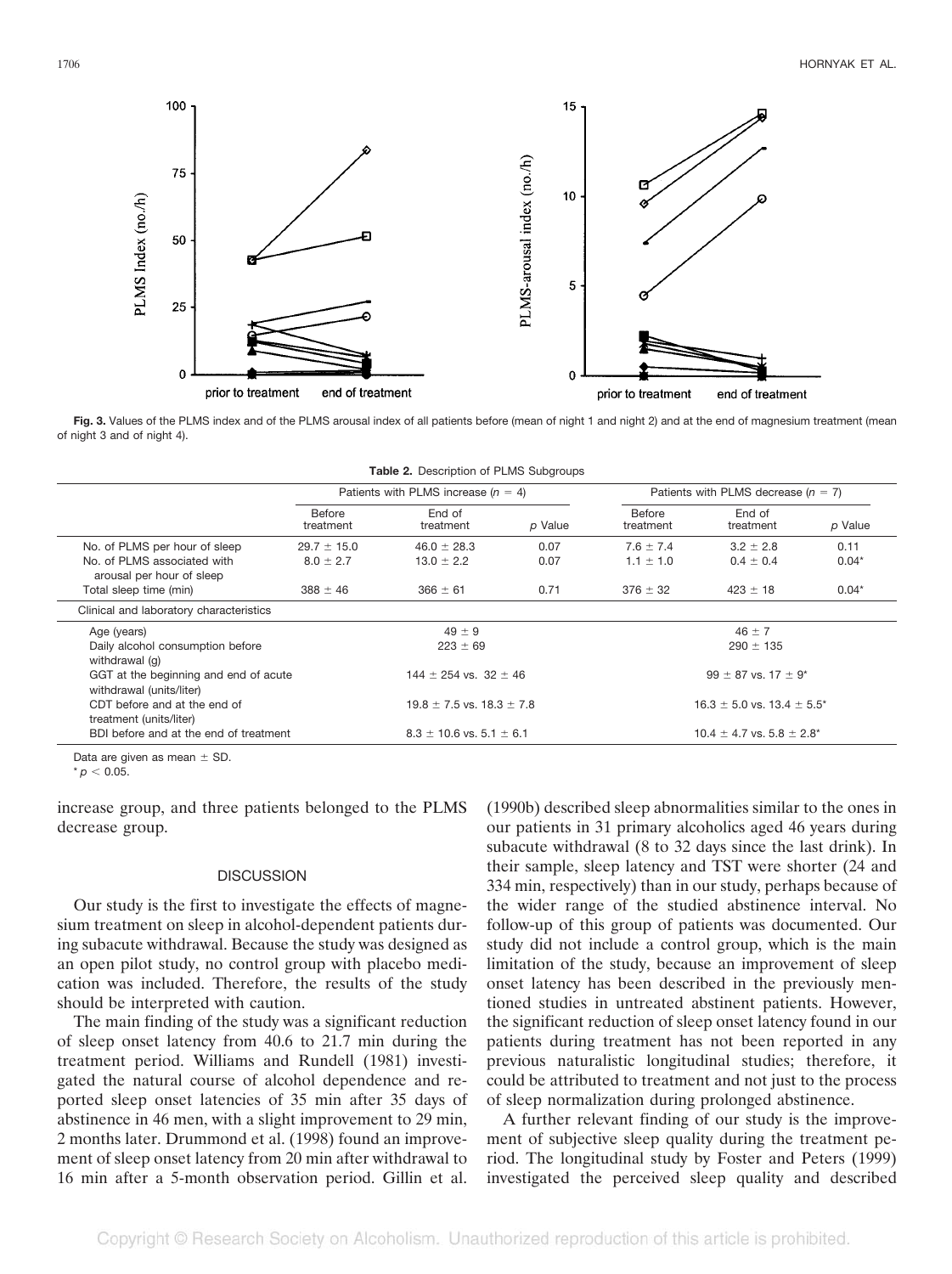PSQI scores remaining above normative levels (10.3 at baseline) over a 12-week observation period, even in subjects who did not relapse. This study has not been replicated up to now. It indicates, however, that subjective estimates of sleep disturbances do not always spontaneously improve and seem to remain fairly stable even over 3 months in abstaining patients. Insofar, our results might indicate an influence of magnesium treatment on the patients' subjective perception of sleep.

The analysis of PLMS data revealed two subgroups with different courses of PLMS changes. We cannot provide any conclusive interpretation for the subgroup differences. One explanation might be clandestine drinking in the PLMS increase group that led to worsening of PLMS parameters. However, even if patients had consumed alcohol in this subgroup, the amounts could have only been very small, because laboratory tests (CDT and GGT) and breath alcohol tests did not indicate any relapse. Another factor contributing to the higher PLMS indices may have been poor compliance regarding magnesium intake. The merely slight increase of serum magnesium levels in this group should, however, be interpreted cautiously, because serum magnesium correlates poorly with tissue magnesium (Elin, 1987), and a possible magnesium loss due to still-impaired renal function (see below) cannot be excluded. Finally, the existence of two subsets of patients cannot be ruled out entirely. The different sleep characteristics of these subgroups may be attributable to some as-yet-undetermined causes on which we can only speculate. The subgroups may simply reflect differences in magnesium metabolism. The high PLMS indices could, however, also hint toward a more substantial disturbance of central neuroadaptation, which may or may not be associated with the magnesium treatment in our study. PLMS are generally regarded as a phenomenon secondary to central nervous dopaminergic dysfunction (Hening et al., 1999; Montplaisir et al., 1991, 2000). PLMS have also been assumed to contribute to sleep disturbances associated with alcohol dependence (Aldrich and Shipley, 1993; Brower and Hall, 2001). In a previous study by our group, a high PLMAI was found to predict 80% of abstainers and 44% of relapsers in a longitudinal study over 6 months (Gann et al., 2002). Because chronic alcohol intake may induce, among other sequelae, a decline of dopaminergic activity (Ollat and Parvez, 1988; Tupala et al., 2001), the persistence of increased PLMS indices might indicate long-lasting or perhaps permanent neurochemical changes. It is also known that PLMS increases with age (Hornyak and Trenkwalder, 2004). The enhancement of PLMS in some primary alcohol-dependent patients would therefore be consistent with the accelerated-aging hypothesis of alcoholism (Gillin et al., 1990b).

A depletion of magnesium in animals was found to lead to an increase of neuronal excitability and to disorganization of sleep— changes similar to those that occur during aging (Depoortere et al., 1993). In humans, an association of severe magnesium deficiency with restless legs syndrome and with parasomnias has been reported (Popoviciu et al., 1991). Conversely, intravenous administration of magnesium before surgery led to a significantly better quality of sleep in a double-blind trial with surgical patients (Tamer et al., 1996). The acute administration of magnesium was found to enhance spindle power in the sleep EEG (Murck and Steiger, 1998). Chronic treatment with a daily dose of 30 mmol of magnesium over 20 days led to a significant increase in slow-wave sleep and delta power in healthy elderly subjects; this suggests a partial reversal of agerelated changes in the sleep EEG (Held et al., 2002). Our finding of a significant decrease in sleep onset latency for the entire group and a significant increase of TST and reduction of PLMS during treatment in the PLMS decrease group may also indicate a normalization and stabilization of sleep as a result of the magnesium treatment.

We found only one patient in our study with magnesium deficiency. Five of the 11 patients had increased magnesium excretion even 2 weeks after their last alcoholic drink. Little is known about the time course of recovery of renal dysfunction during abstinence. In the study by De Marchi et al. (1993), renal function improved markedly after 4 weeks of abstinence, but the fractional renal excretion of magnesium decreased more slowly, thus indicating a prolonged renal tubular dysfunction (De Marchi et al., 1993). Therefore, magnesium deficiency could have remained undiscovered in some of the five patients with magnesium loss. Consequently, we cannot draw any conclusion as to whether the magnesium treatment ameliorated a preexisting magnesium deficiency or whether magnesium acted as a pharmacological substance in a yetunknown fashion. Various pharmacological actions of magnesium have been described. Magnesium has properties of a  $\gamma$ -aminobutyric acid agonist (Schwartz et al., 1994) and is a noncompetitive NMDA antagonist involved in central nervous system excitability (Kuner and Schoepfer, 1996). Furthermore, magnesium seems to play a specific role in higher brain functions, especially those associated with the frontal cortex, which, again, has a significantly higher magnesium content than any other brain structure. Finally, magnesium seems to exert its positive effects primarily under stressful conditions such as sleep deprivation (Chollet et al., 2000; Tanabe et al., 1998). Further research is needed to clarify the relationship between magnesium metabolism and sleep alterations.

In summary, we found a significant decrease of sleep onset latency during magnesium treatment and a significant improvement of subjective sleep quality. TST improved and PLMS indices were reduced in a subgroup of our patients, thus indicating a subset of alcohol-dependent patients who may further profit from magnesium supplementation. Considering the findings of our pilot study, placebo-controlled double-blind trials could be conducted for a better understanding of the pathophysiological changes during the natural course of abstinence and for the recognition of patient groups who could benefit from magnesium treatment.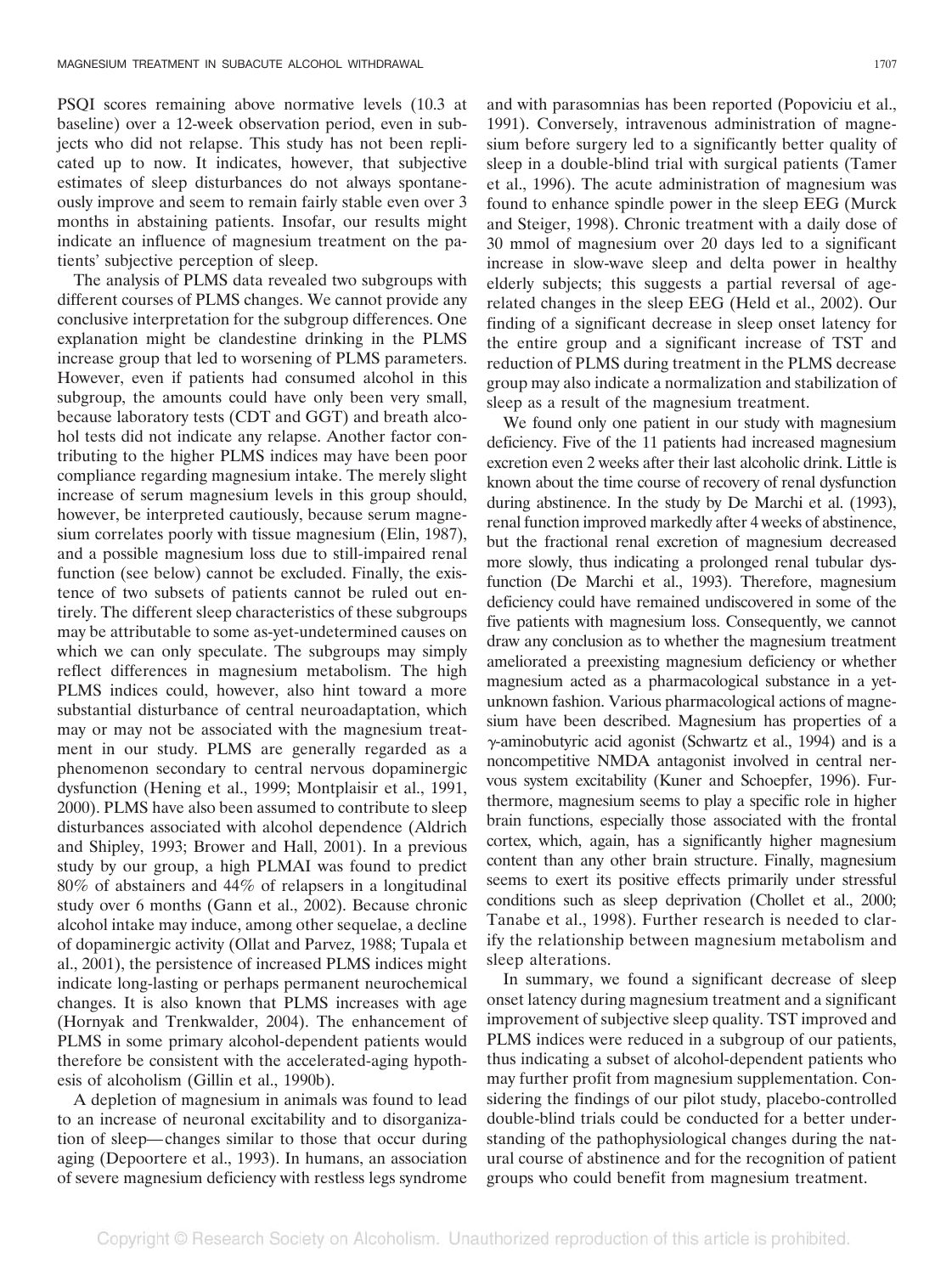## ACKNOWLEDGMENTS

We thank Verla Pharm, Tutzing, Germany, for financial support of the study and for supplying the investigated substance (magnesium-L-aspartate hydrochloride). We also thank Marta Kopasz for her valuable help in preparing the manuscript.

#### **REFERENCES**

- Abbott L, Nadler J, Rude RK (1994) Magnesium deficiency in alcoholism: possible contribution to osteoporosis and cardiovascular disease in alcoholics. Alcohol Clin Exp Res 18:1076 –1082.
- Aldrich MS, Shipley JE (1993) Alcohol use and periodic limb movements of sleep. Alcohol Clin Exp Res 17:192–196.
- Ancoli-Israel S, Kripke DF, Klauber MR, Mason WJ, Fell R, Kaplan O (1991) Periodic limb movements in sleep in community-dwelling elderly. Sleep 14:496 –500.
- Backhaus J, Junghanns K, Broocks A, Riemann D, Hohagen F (2002) Test-retest reliability and validity of the Pittsburgh Sleep Quality Index in primary insomnia. J Psychosom Res 53:737–740.
- Beck AT (1978) *The Depression Inventory*. Philadelphia: Center for Cognitive Therapy.
- Benca RM, Obermeyer WH, Thisted RA, Gillin JC (1992) Sleep and psychiatric disorders. A meta-analysis. Arch Gen Psychiatry 49:651– 668.
- Bliwise DL, Carskadon MA, Dement WC (1988) Nightly variation of periodic leg movements in sleep in middle aged and elderly individuals. Arch Gerontol Geriatr 7:273–279.
- Brower KJ, Aldrich MS, Hall JM (1998) Polysomnographic and subjective sleep predictors of alcoholic relapse. Alcohol Clin Exp Res 22:1864 – 1871.
- Brower KJ, Aldrich MS, Robinson EAR, Zucker RA, Greden JF (2001) Insomnia, self-medication, and relapse to alcoholism. Am J Psychiatry 158:399 – 404.
- Brower KJ, Hall JM (2001) Effects of age and alcoholism on sleep: a controlled study. J Stud Alcohol 62:335–343.
- Buysse DJ, Reynolds CF, Monk TH, Berman SR, Kupfer DJ (1989) The Pittsburgh Sleep Quality Index: a new instrument for psychiatric practice and research. Psychiatry Res 28:193–213.
- Chollet D, Franken P, Raffin Y, Malafosse A, Widmer J, Tafti M (2000) Blood and brain magnesium in inbred mice and their correlation with sleep quality. Am J Physiol Regul Integr Comp Physiol 279:R2173– R2178.
- De Marchi S, Cecchin E, Basile A, Bertotti A, Nardini R, Bartoli E (1993) Renal tubular dysfunction in chronic alcohol abuse—effects of abstinence. N Engl J Med 329:1927–1934.
- Depoortere H, Francon D, Llopis J (1993) Effects of a magnesiumdeficient diet on sleep organization in rats. Neuropsychobiology 27:237– 245.
- Drummond SP, Gillin JC, Smith TL, De Modena A (1998) The sleep of abstinent pure primary alcoholic patients: natural course and relationship to relapse. Alcohol Clin Exp Res 22:1796 –1802.
- EEG arousals: scoring rules and examples—a preliminary report from the Sleep Disorders Atlas Task Force of the American Sleep Disorders Association (1992) Sleep 15:173–184.
- Elin RJ (1987) Assessment of magnesium status. Clin Chem 33:1965– 1970.
- Elisaf M, Merkouropoulos M, Tsianos EV, Siamopoulos KC (1995) Pathogenetic mechanisms of hypomagnesemia in alcoholic patients. J Trace Elem Med Biol 9:210 –214.
- Flink EB (1986) Magnesium deficiency in alcoholism. Alcohol Clin Exp Res 10:590 –594.
- Foster JH, Peters TJ (1999) Impaired sleep in alcohol misusers and dependent alcoholics and the impact upon outcome. Alcohol Clin Exp Res 23:1044 –1051.
- Gann H, Feige B, Fasihi S, van Calker D, Voderholzer U, Riemann D (2002) Periodic limb movements during sleep in alcohol dependent patients. Eur Arch Psychiatry Clin Neurosci 252:124 –129.
- Gann H, Feige B, Hohagen F, van Calker D, Geiss D, Dieter R (2001) Sleep and the cholinergic rapid eye movement sleep induction test in patients with primary alcohol dependence. Biol Psychiatry 50:383–390.
- Gillin JC, Drummond SPA (2000) Medication and substance abuse, in *Principles and Practice of Sleep Medicine* (Kryger MH, Roth T, Dement WC eds), 3rd ed, pp 1176 –1196. WB Saunders, Philadelphia.
- Gillin JC, Smith TL, Irwin M, Butters N, Demodena A, Schuckit M (1994) Increased pressure for rapid eye movement sleep at time of hospital admission predicts relapse in nondepressed patients with primary alcoholism at 3-month follow-up. Arch Gen Psychiatry 51:189-197.
- Gillin JC, Smith TL, Irwin M, Kripke DF, Brown S, Schuckit M (1990a) Short REM latency in primary alcoholic patients with secondary depression. Am J Psychiatry 147:106 –109.
- Gillin JC, Smith TL, Irwin M, Kripke DF, Schuckit M (1990b) EEG sleep studies in "pure" primary alcoholism during subacute withdrawal: relationships to normal controls, age, and other clinical variables. Biol Psychiatry 27:477– 488.
- Glue P, Nutt D (1990) Overexcitement and disinhibition. Dynamic neurotransmitter interactions in alcohol withdrawal. Br J Psychiatry 157: 491– 499.
- Gullestad L, Midtvedt K, Dolva LO, Norseth J, Kjekshus J (1994) The magnesium loading test: reference values in healthy subjects. Scand J Clin Lab Invest 54:23–31.
- Hautzinger M, Bailer M, Worall H, Keller F (1994) *Beck-Depressions-Inventar (BDI)*. Verlag Hans Huber, Bern.
- Held K, Antonijevic IA, Kunzel H, Uhr M, Wetter TC, Golly IC, Steiger A, Murck H (2002) Oral  $Mg(2+)$  supplementation reverses age-related neuroendocrine and sleep EEG changes in humans. Pharmacopsychiatry 35:135–143.
- Hening WA, Allen R, Earley C, Kushida C, Picchietti D, Silber M (1999) The treatment of restless legs syndrome and periodic limb movement disorder. An American Academy of Sleep Medicine Review. Sleep 22:970 –998.
- Hornyak M, Trenkwalder C (2004) Restless legs syndrome and periodic limb movement disorder in the elderly. J Psychosom Res 56:543–548.
- Hornyak M, Voderholzer U, Hohagen F, Berger M, Riemann D (1998) Magnesium therapy for periodic leg movements-related insomnia and restless legs syndrome: an open pilot study. Sleep 21:501–505.
- Irwin M, Miller C, Gillin JC, Demodena A, Ehlers CL (2000) Polysomnographic and spectral sleep EEG in primary alcoholics: an interaction between alcohol dependence and African-American ethnicity. Alcohol Clin Exp Res 24:1376 –1384.
- Kuner T, Schoepfer R (1996) Multiple structural elements determine subunit specificity of  $Mg^{2+}$  block in NMDA receptor channels. J Neurosci 16:3549 –3558.
- Le Bon O, Verbanck P, Hoffmann G, Murphy JR, Staner L, De Groote D, et al. (1997) Sleep in detoxified alcoholics: impairment of most standard sleep parameters and increased risk for sleep apnea, but not for myoclonias—a controlled study. J Stud Alcohol 58:30 –36.
- Mendels J, Hawkins DR (1967) Sleep laboratory adaptation in normal subjects and depressed patients ("first night effect"). Electroencephalogr Clin Neurophysiol 22:556–558.
- Montplaisir J, Lorrain D, Godbout R (1991) Restless legs syndrome and periodic leg movements in sleep: the primary role of dopaminergic mechanism. Eur Neurol 31:41-43.
- Montplaisir J, Nicolas A, Godbout R, Walters A (2000) Restless legs syndrome and periodic limb movement disorders, in *Principles and Practice of Sleep Medicine* (Kryger MH, Roth T, Dement WC eds), 3rd ed, pp 742–752. WB Saunders, Philadelphia.
- Mosko SS, Dickel MJ, Ashurst J (1988) Night-to-night variability in sleep apnea and sleep related periodic leg movements in the elderly. Sleep 11:340 –348.
- Muhlbauer B, Schwenk M, Coram WM, Antonin KH, Etienne P, Bieck PR, Douglas FL (1991) Magnesium-L-aspartate-HCl and magnesium-